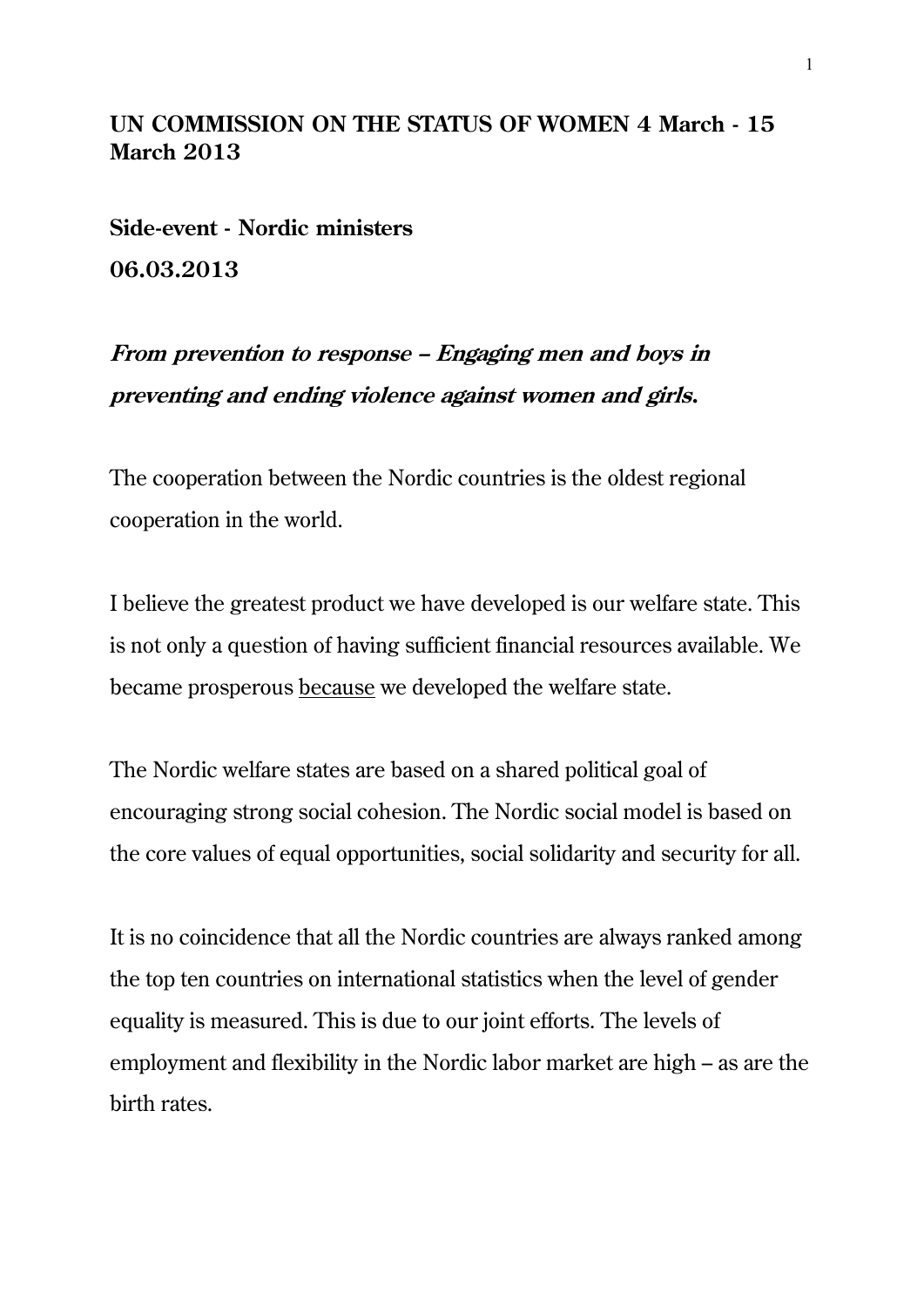Because the Nordic welfare states largely have taken over traditional "woman tasks", women have been able to enter the labor market and the political arena to a greater degree than in other parts of the world.

Here in the Nordic countries, we have set some standards we are proud of. However there are still challenges ahead. One of the most important and frightening of them all is the amount of gender based violence.

Gender based violence is the utmost consequence of the suppression of women.

Violence produces - and over generations - reproduces gender inequality. Recent research shows a negative correlation between the level of gender equality in a family and the level of violence. Domestic violence is more prevalent in families who base their everyday life in a traditional gender stereotypic way than in families who share their family responsebilities more equaly. This correlation also applies in society as such.

The level of gender equality is increasing in the Nordic countries but the number of reported incidences of domestic violence does not decrease as one would expect. In Norway, there has been a sharp rise in the number of reported cases of domestic violence the last years.

However, I do believe that one of the reasons for this is that we, with the help from woman's organizations, have succeeded in reducing the shame, taboos and privatization of this theme and encourage women to seek help.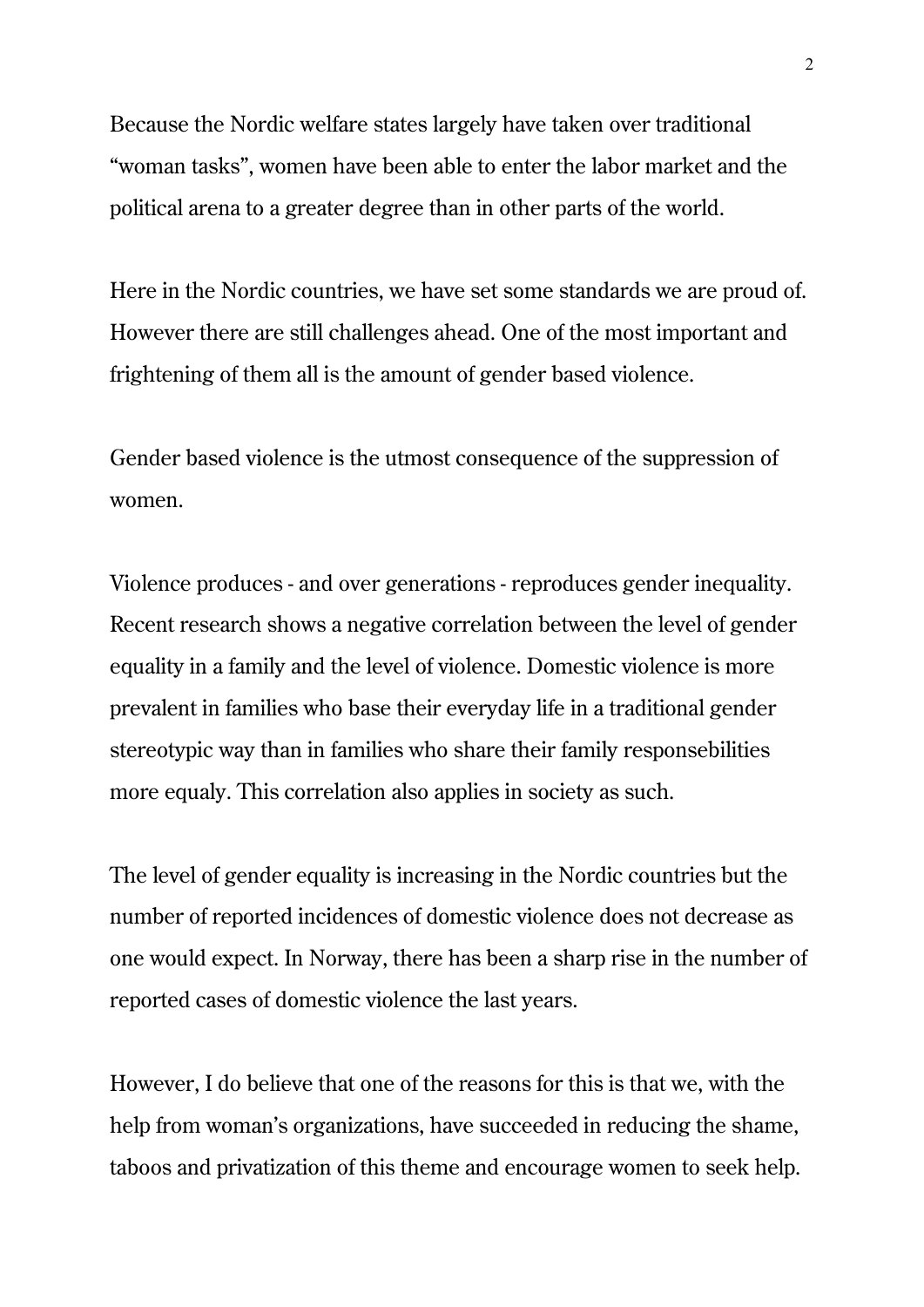Violence against women has become a public matter. The amount of reported domestic violence are frightening but it also means that women are speaking up and this is a wanted development!

The increase in the number of cases reported must also, in the view of the Norwegian authorities, be viewed in connection with the increased efforts of the police in combating domestic violence in recent years.

But we do have challenges. And in order to meet them, the Nordic countries may have some different approaches but we all focus on "the three Ps": prevention, prosecution of the offender, and protection of and assistance to victims.

But the numbers speak for themselves – we still have challenges.

One major strategy both nationally but also globally should be the engagement and involvement of men.

When I speak about engaging men I have three levels of engagement in mind:

Firstly;

- men in international and national power positions must address violence against women as a human rights violation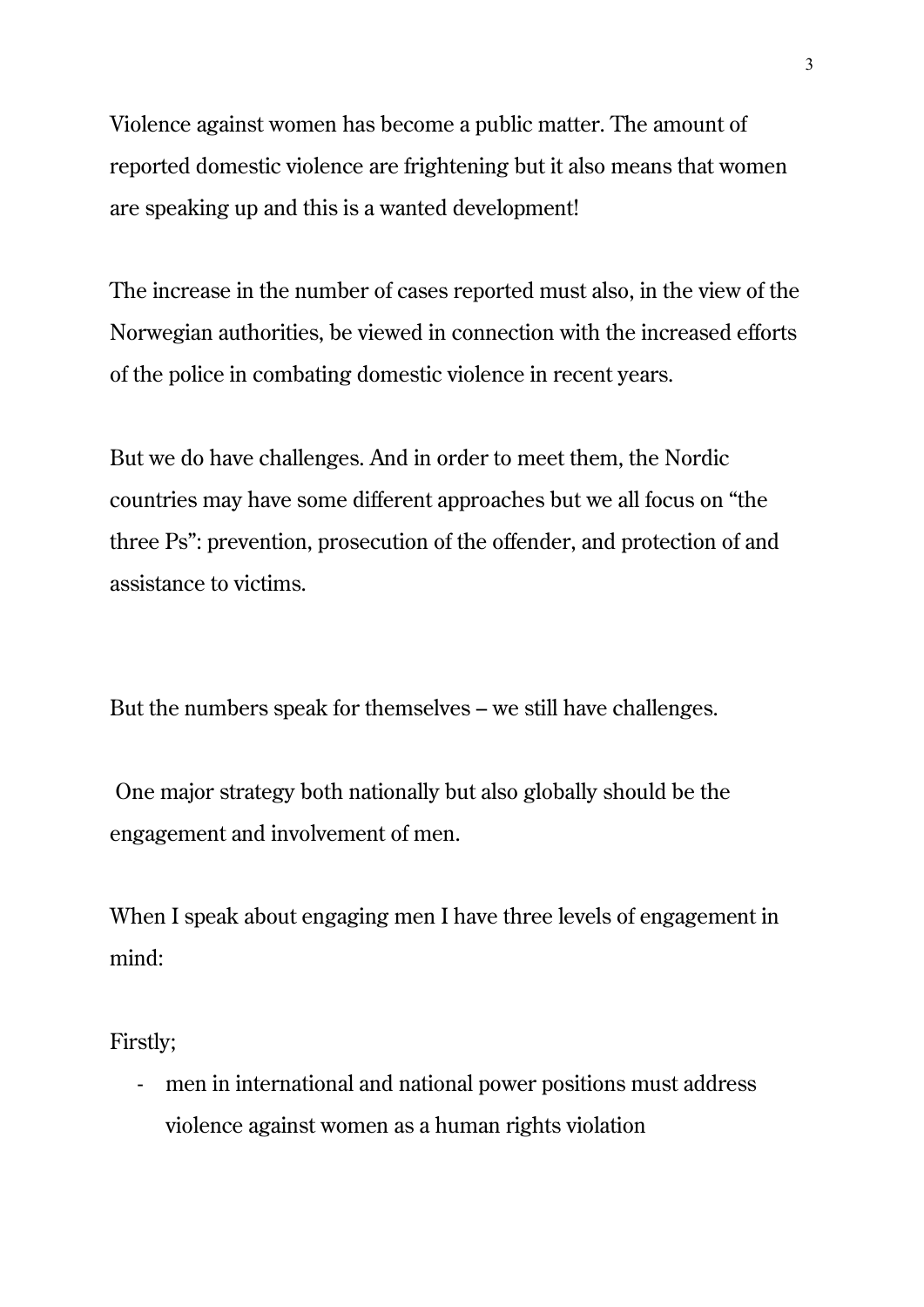Secondly;

- men must contribute in the fight to change traditional attitudes and stereotypes

And thirdly;

- we need strong and visible male role-models

Consider women's underrepresentation in formal politics, especially in its upper reaches. On an average global basis, less than one-fifth of all cabinet positions are held by women.

Cabinets dominated by elite men and ministers allocate time and resources to issues of their choosing, and women's physical safety does not have a high enough priority in many countries represented here today.

So when we speak about involving and engaging men, let us start with the top level. They are the ones who decide if there will be resources for investigation and prosecution. If there will be safe environments and surveillance, and if being born a girl child make us truly equal before the law.

But how come the challenges in the Nordic countries persist – countries with a high degree of equality and a solid legal system.

## In my own country a recent survey showed that as many as 15 % of …..*vi må ha korrekte henvisninger til denne studien.*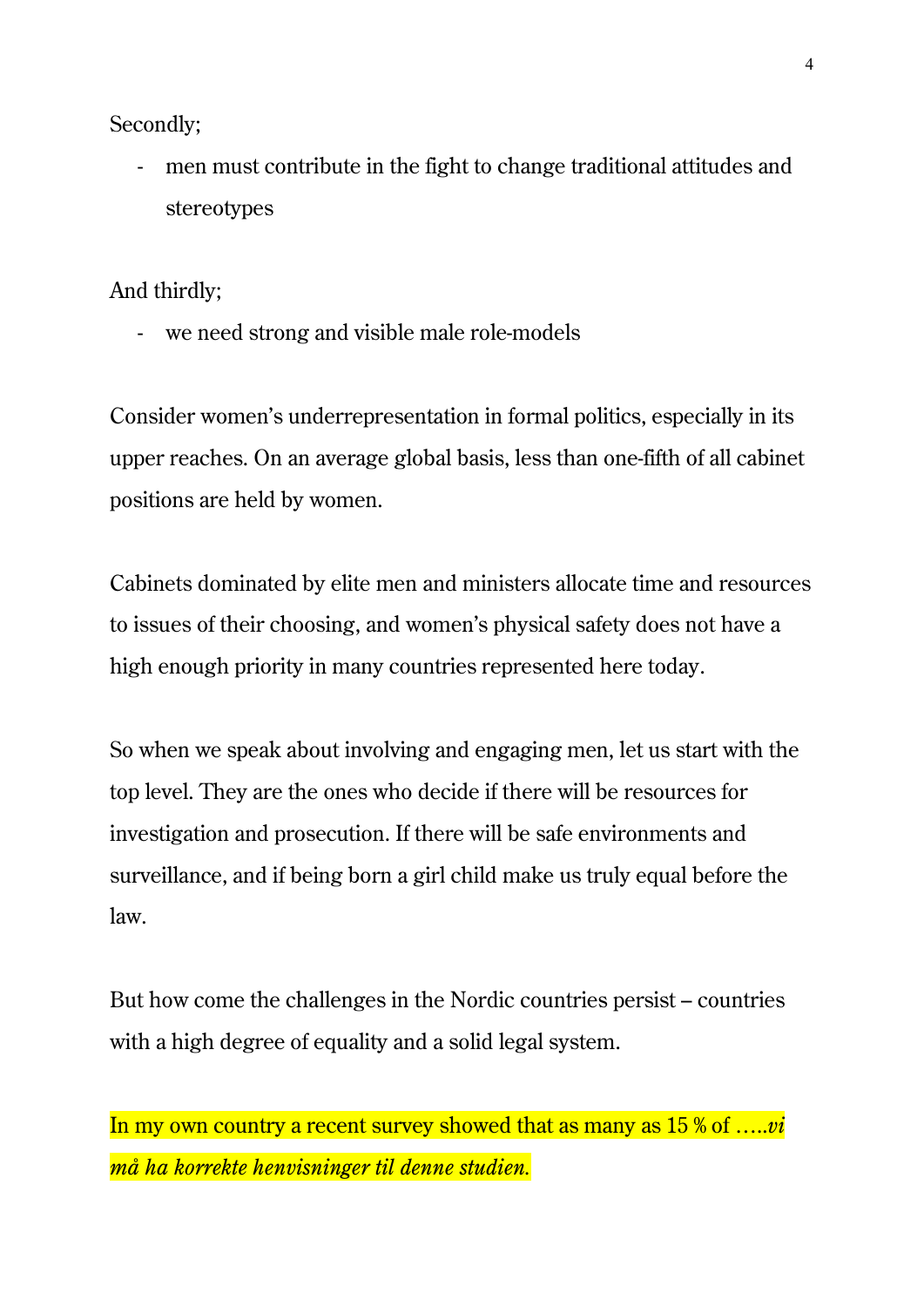We need to change attitudes. We can not have stereotypes that reproduce unwanted inequalities. And this also calls for men's engagement.

Traditional masculinities are commonly associated with a number of positive values and characteristics. There is however, reason to be critical of some behavioral features traditionally associated with masculinity.

During this spring the Norwegian Government will submit a White Paper on gender equality to the Parliament. Here, challenges and responses related to traditional attitudes and stereotypes will be addressed. Promotion of positive and healthy attitudes must start early in every child's life. Kindergartens and schools are important arenas in children's life and the right place to start.

And we need strong and visible male role-models. The majority of men are *not* perpetrators.

Men generally care for the well-being of women, sisters, daughters, friends and their friend's girlfriends.

This Friday we celebrate the International Women's Day. At the same day the Government will submit a White Paper on domestic violence to the Parliament. Our choice of date is no co-incidence. We want the public's attention and we want to create further debate.